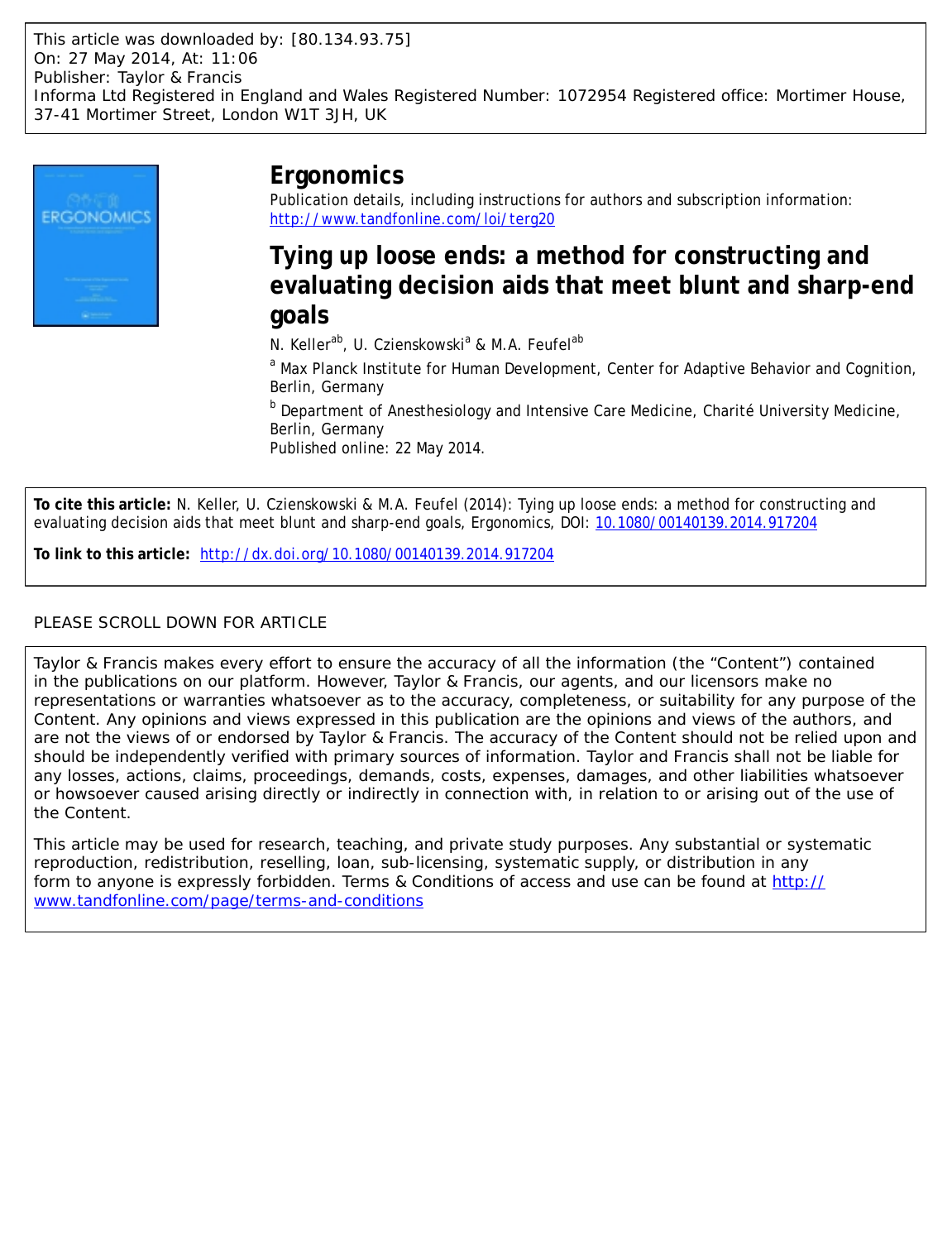

# Tying up loose ends: a method for constructing and evaluating decision aids that meet blunt and sharp-end goals

N. Keller<sup>a,b[\\*](#page-1-1)</sup>, U. Czienskowski<sup>a</sup> and M.A. Feufel<sup>[a,b](#page-1-0)</sup>

<span id="page-1-0"></span><sup>a</sup>Max Planck Institute for Human Development, Center for Adaptive Behavior and Cognition, Berlin, Germany; <sup>b</sup>Department of Anesthesiology and Intensive Care Medicine, Charité University Medicine, Berlin, Germany

(Received 10 June 2013; accepted 11 April 2014)

We present a methodological framework for constructing and evaluating decision aids – fast and frugal trees (FFTs) – ideally suited to the front line of an organisation. Their performance can be analysed in signal detection theory, allowing for transparent selection of FFTs given managerial-level trade-offs among type I and II errors. We extend FFTs from binary classification to selection from multiple actions (FFT multiple) as well as performance analysis to organisational goal states beyond type I and II error reduction. Concepts and framework are introduced and a tutorial-style example application (threat assessment at military checkpoints) is provided. Throughout, we discuss ways to deal with missing or incomplete data and show that the performance of decision aids may be overestimated if the effectiveness of actions is not heeded. The methodology can be used to construct and evaluate decision aids in any area characterised by dichotomised cues and a one-to-many mapping between categorisation outcomes and actions.

Practitioner Summary: The paper presents a methodological framework for the construction of decision aids and their evaluation along multiple goal states across institutional levels. We then apply this framework to construct and evaluate decision aids for threat assessment in military operations. Ways to deal with missing and incomplete data are discussed.

Keywords: fast and frugal trees; signal detection theory; decision support; military personnel

# 1. Introduction

When categorising a patient as having a high or low risk of a disease or classifying an approaching vehicle as a high or low threat at a military checkpoint, many factors determine the goodness of that decision. One way of categorising performance criteria is captured by Reason's ([1990,](#page-13-0) [1995](#page-13-1)) distinction between sources of error at the 'blunt' versus 'sharp' end of an organisation. At the blunt end, that is the managerial level, consequences of decisions may be valued differently from how they are valued at the sharp end – for instance 'misses' may be considered more costly than 'false alarms' or vice versa. At the sharp end, that is the front line of an organisation, decisions should be accurate with respect to strategic trade-offs set at the blunt end, but they must also be made with attention paid to practical constraints such as the accessibility of information, availability of equipment or time pressure. To date, the connection between decisions made at the blunt end and feasible actions taken at the sharp end has been rather loose, often requiring operators to invent workarounds to get the job done, despite well-intentioned regulations (Reason [1990\)](#page-13-0).

Although taking up Reason's [\(1995](#page-13-1)) systems approach to human error, much of the work in applied cognitive psychology, human factors or ergonomics deals with the identification of error pathways at the operator level (sharp-end) without crossing system boundaries during analysis (Waterson [2009](#page-13-2)). To span the blunt-end – sharp-end divide, we present a methodological framework that rests on two well-established theoretical concepts – fast and frugal trees (FFTs) and signal detection theory (SDT) – for helping researchers and practitioners develop and evaluate decision support tools across a large range of contexts. FFTs are a type of decision tree for binary-choice diagnostic tasks that can be analysed in a signal detection framework within which the setting of the decision bias allows for consideration of blunt-end trade-offs between 'hits' and 'misses'. We extend current theories by coupling FFTs for categorisation with concrete plans of action allowing more realistic integration of sharp-end constraints. We also extend performance analysis beyond type I (false alarm) and type II (miss) errors to additional effectiveness and efficiency criteria that may be relevant to an organisation.

In Section 2, we outline FFTs, their relationship with the SDT framework, and how these concepts can be extended by integrating concrete plans of action. Section 3 is a tutorial-style example application of the methodological framework to threat assessment at military checkpoints. The example is intended to confront those wishing to apply this methodology with challenges they may face in the field and to present possible solutions.

<span id="page-1-1"></span><sup>\*</sup>Corresponding author. Email: [nkeller@mpib-berlin.mpg.de](mailto:nkeller@mpib-berlin.mpg.de)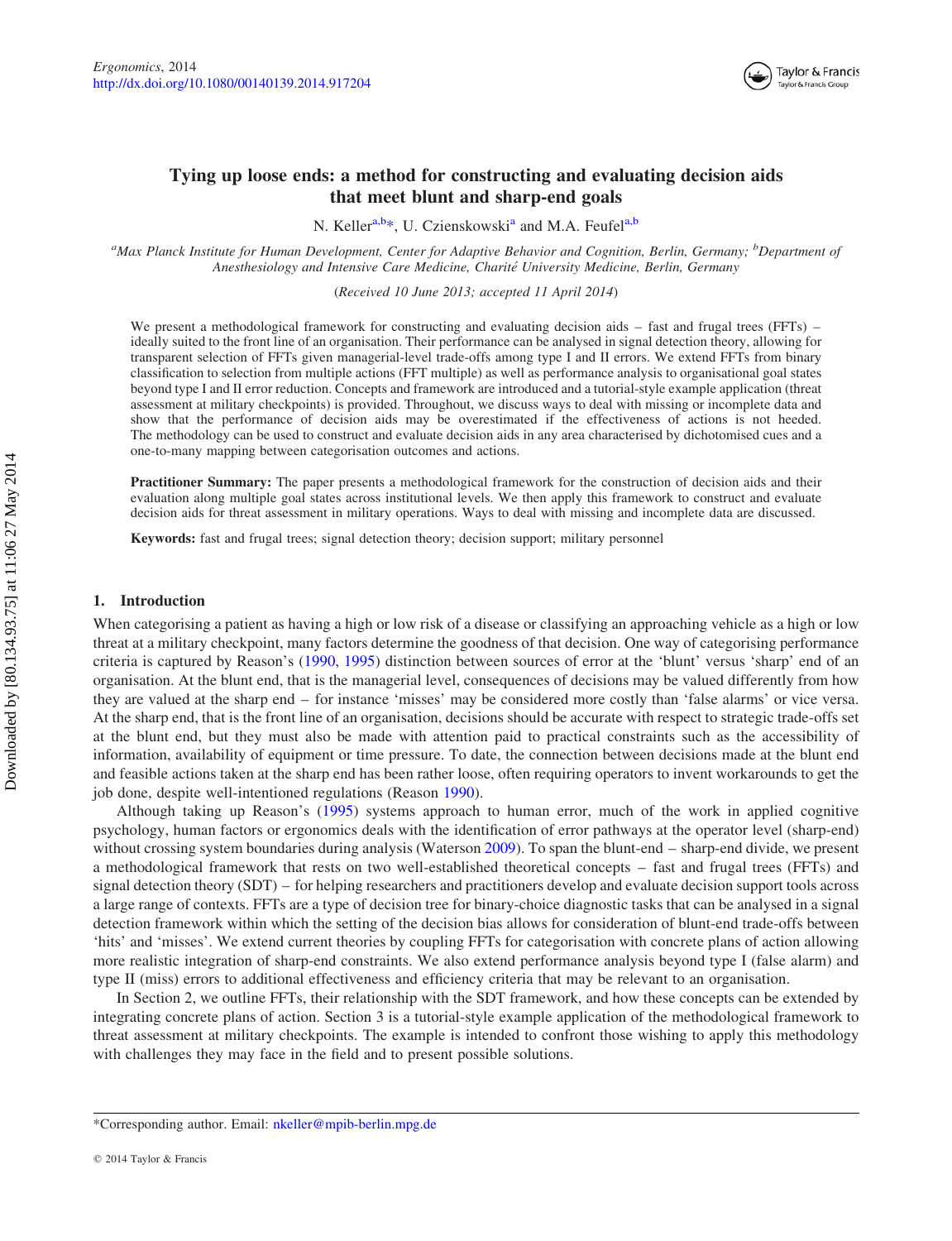# 2. FFTs, SDT and plans of action

In a Michigan hospital, physicians sent about 90% of patients with intense chest pain to the coronary care unit (CCU). The diagnostic task was to predict whether such patients would later suffer from a heart attack, and the strategy was 'defensive' (Gigerenzer and Engel [2006](#page-13-3)): given that physicians are more likely to be sued for under-treatment (type II error) as opposed to over-treatment (type I error), the decision to place most chest pain patients in the CCU made sense from the sharp-end perspective. From the blunt-end perspective, this strategy was undesirable due to increased costs and risks of secondary infections in the CCU. As a remedy, the Heart Disease Predictive Instrument (HDPI), consisting of a chart with about 50 probabilities and a pocket calculator with a logistic regression (LR) program, was developed (Green and Mehr [1997\)](#page-13-4). After this decision aid was presented to the physicians – but not yet implemented – their diagnostic performance improved. The authors proposed that instead of using the HDPI, physicians focused on only the most important cues (pieces of diagnostic information) they could remember from the HDPI and integrated them in a process similar to the FFT presented in [Figure 1.](#page-2-0) Using simulated reconstructions of Green and Mehr's ([1997\)](#page-13-4) data, it was found that this simple tree had a higher number of hits and a lower number of false alarms than the physicians' original performance and the LR-based HDPI across a number of threshold settings regarding the likelihood of heart attack.

# 2.1 FFTs

How can a simple categorisation tree outperform LR? FFTs are a family of categorisation trees that process one binary cue at each level [\(Figure 1](#page-2-0)). As with other trees, they consist of question nodes in which a question is asked about the value of a particular cue (e.g. present vs. not present), and exit nodes in which the situation is categorised and the process stops. A categorisation tree is fast and frugal only if it has at least one exit at each level (Martignon, Katsikopoulos, and Woike [2008\)](#page-13-5). Any binary diagnostic procedure can have various measures of performance with respect to a binary criterion, for example:

- Accuracy  $=$  (hits  $+$  correct rejections)/(all objects)
- Positive predictive value  $=$  (hits)/(hits  $+$  false alarms)
- Negative predictive value  $=$  (correct rejections)/(misses  $+$  correct rejections)
- Sensitivity  $=$  (hits)/(hits  $+$  misses)
- Specificity  $=$  (correct rejections)/(false alarms  $+$  correct rejections)

FFTs are computational algorithms and can be analysed using formal mathematical methods and simulations, making it possible to test their performance against other formally defined decision aids. Comparisons have shown that FFTs are

<span id="page-2-0"></span>

Figure 1. Left: An FFT for allocating patients (ST segment is a measure of heart-rate variability). Right: Receiver-operatingcharacteristic (ROC)-space plotting hits (y-axis) against false alarms (x-axis) for the FFT (red circle), physicians' original performance (yellow triangle), and the HDPI with varying threshold settings for classification as heart attack (green squares).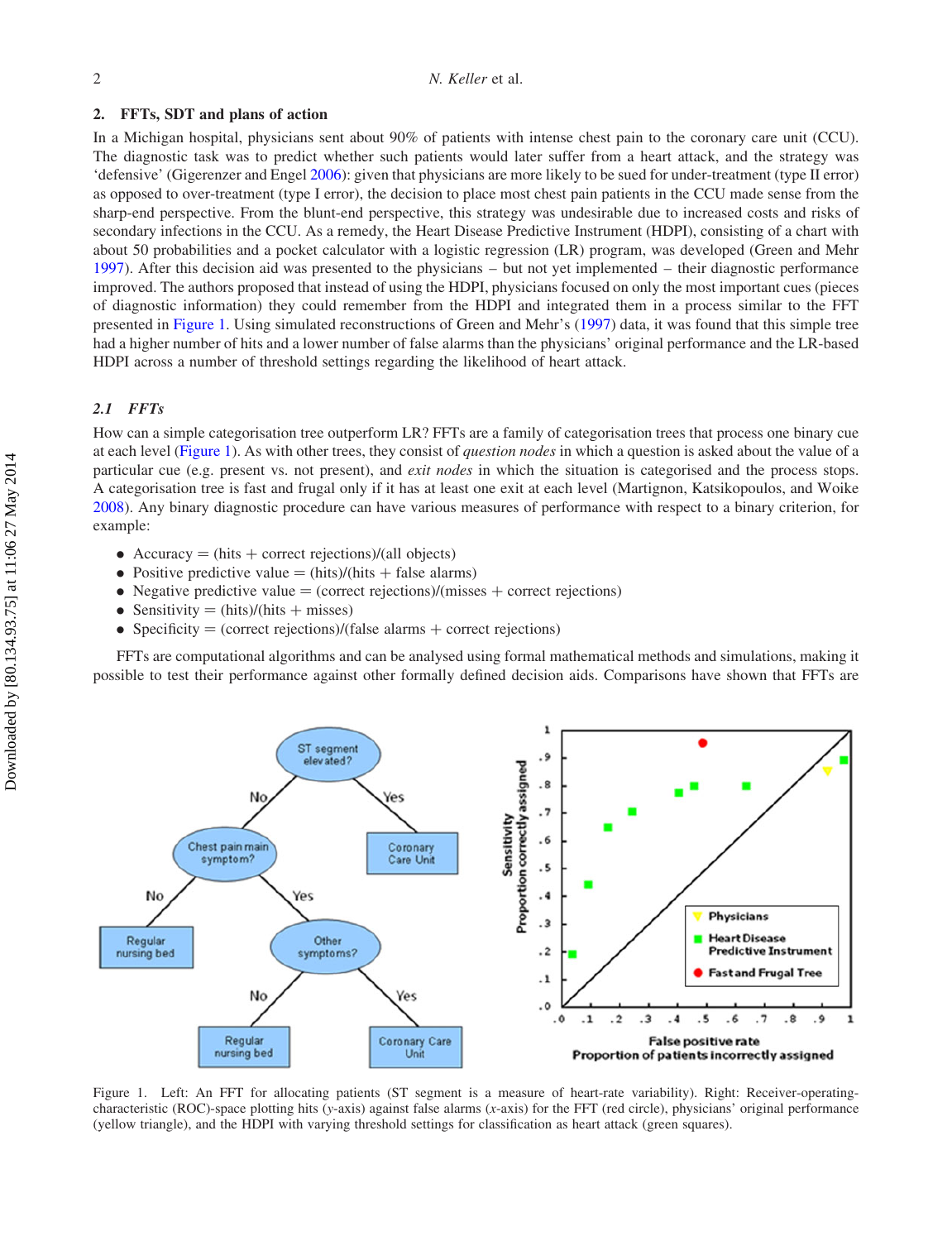<span id="page-3-0"></span>

Figure 2. Average accuracy of three categorisation models across 11 medical problems in fitting and prediction with varying sizes of training sets (90%, 50% or 15% of the complete data-set) for parameter estimation (Martignon, Katsikopoulos, and Woike [2008\)](#page-13-5).

robust. Unlike more complex decision aids, they incur relatively small losses in accuracy when making out-of-sample predictions under conditions of small sample sizes for parameter estimation (i.e. cue order, exit structure and so on). Martignon, Katsikopoulos, and Woike [\(2008\)](#page-13-5) compared the predictive accuracy of FFTs to two 'gold standard' algorithms – LR and classification and regression trees (CART) – across 11 medical categorisation problems (e.g. diagnosis of heart disease, breast cancer and diabetes).

As shown in [Figure 2,](#page-3-0) when all data can be used to estimate model parameters, LR and the CART outperform the FFT (fitting condition). When 90% of the entire sample is used for parameter estimation and the task is to classify the remaining unseen 10%, CART's performance drops by 17%. Both more complex models perform worse than the FFT when the training set is reduced to 15% and the remaining 85% have to be classified. In other words, FFTs are at least as effective as more complex tools when it comes to predicting new data based on small sample sizes. FFTs display this property because they rely on comparatively fewer parameters for how they process cues, leading them to ignore more of the accidental variation (noise), which impacts parameter estimation especially in small samples (for a theoretical account of this 'less-ismore' effect, see Gigerenzer and Brighton [2009](#page-13-6)).

### 2.2 Sharp-end features of FFTs

One advantage for application is that FFTs use few cues in sequential order and can therefore accommodate informationprocessing limitations. Also, they provide deterministic classification (either A or B) as opposed to likelihoods or other types of probabilistic information. Their simple structure makes them easy to communicate, teach and remember, and consequently facilitate their introduction into existing workflows. For example, in the medical domain, being able to utilise a decision aid at the point of care, without having to perform elaborate procedures, has been identified as a critical factor to successful implementation (Kawamoto et al. [2005](#page-13-7)). It has also been shown that use of computers for clinical judgment undermines perceived competence and the trust patients place in their physicians (Arkes, Shaffer, and Medow [2007\)](#page-13-8).

### 2.3 Blunt-end features of FFTs and SDT

Luan, Schooler, and Gigerenzer [\(2011](#page-13-9)) worked out the conceptual mappings between FFTs and SDT. SDT separates the ability of a diagnostic process to differentiate between a true signal and background noise (diagnostic capacity or  $d'$ ) from its adaptive response bias under conditions of uncertainty (response criterion c; Green and Swets [1966](#page-13-10)). Luan, Schooler, and Gigerenzer [\(2011](#page-13-9)) showed that the positive and negative predictive values of cues and their ordering in an FFT correspond to the  $d'$  of that FFT. Moreover, the choice of a particular FFT exit structure corresponds to the setting of the decision criterion c.

[Figure 3](#page-4-0) shows four FFTs, all using the same d' (i.e. cues and cue order), but different response criteria c (i.e. exit structures). For blunt-end decision-making, this means that given a particular set and ordering of diagnostic cues, management can construct all possible sharp-end FFTs in advance and select the one representing the response criterion closest to achieving the desired organisational goals with respect to the costs of false alarms (type I errors) and misses (type II errors).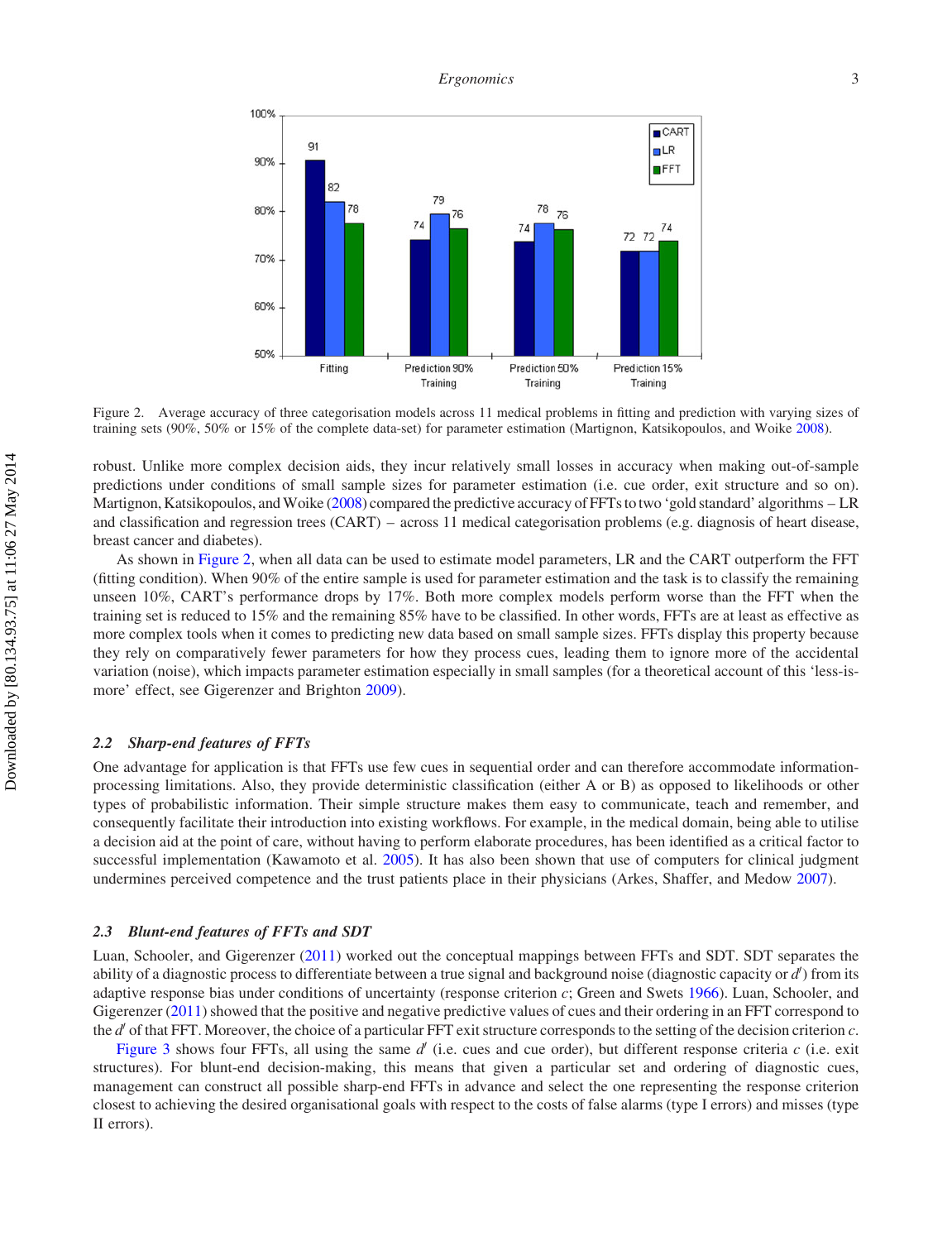<span id="page-4-0"></span>

Figure 3. FFTs with the same cue order but different exit structures represent different settings of the response criterion  $c$  (left), which in turn correspond to performance differences within ROC space (right; FA, false alarm).

### 2.4 FFTs and plans of action

Decision aids are only useful if they suggest concrete plans of action or provide informational input for further analysis of a situation. So far in the application and theory of FFTs, there has been an implicit assumption of a one-to-one mapping between categorisation and the action to be performed. For example in Green and Mehr ([1997\)](#page-13-4), categorisation as high or low risk of a heart attack directly maps onto 'place in CCU' or 'place in regular nursing bed', respectively. However, in practice, often multiple actions or action sequences may be applied after categorisation (one-to-many mapping). The question is then which mapping of actions to exits is most effective. We call FFTs in which there is one-to-one mapping between exit nodes and actions FFT-binary, and FFTs in which there is a one-to-many mapping between exits and actions FFT-multiple. To evaluate these mappings, we differentiate between two action characteristics: action *effects* and action *constraints*.

Action effects are the success rate of an action  $A$  to attain a goal state  $G$ . Goal states are multidimensional (as many as there are goals) and present the identified goal-relevant measures across the different levels of the organisation:

Action effect 
$$
A_{G_n} = \frac{\text{number of times } A \text{ achieves } G_n}{\text{number of times } A \text{ was used overall}}.
$$

Each of the possible actions has a different impact on each of the goal states (ranging from 0 to 1). These may relate or be identical to reduction of type I or type II errors, but not necessarily. Taking the Green and Mehr ([1997\)](#page-13-4) study again, it is clear that the correct placement of patients is not an end goal but a means of reducing patient mortality and cost. If placement in the CCU saves only half of the patients who later suffer from a heart attack, this puts an upper bound on the institution's ultimate goal of reducing mortality that cannot be improved with higher classification accuracy. An analysis that focuses purely on categorisation accuracy without taking into account the effects of actions on the achievement of primary endpoints will likely arrive at over-optimistic estimates of a decision aid's performance in the field. Perhaps for this reason, systematic reviews by Heselmans et al. ([2009\)](#page-13-11) and Hunt et al. ([1998\)](#page-13-12) found that none of the decision support systems included in their reviews significantly improved patient health outcomes even though they significantly improved classification performance of healthcare practitioners. Careful a priori analysis and quantification of the effects of sharpend actions on blunt-end goal states of an institution are therefore an important part of this framework.

Action constraints are sharp-end constraints on practitioners' abilities to implement and perform certain actions or action sequences in the field (e.g. time constraints, resource constraints, workflow constraints and so on). If a decision support system developed at the blunt end does not respect the constraints at the sharp end, end users will be forced to construct workarounds and implementation will be less efficient or fail altogether (Reason [1990\)](#page-13-0). For example, a soldier may have time for only a certain number of actions before a contact breaches a checkpoint or may not have certain pieces of equipment available. Action constraints are central to ruling out infeasible actions and reducing the option set to be considered in designing and evaluating decision support systems.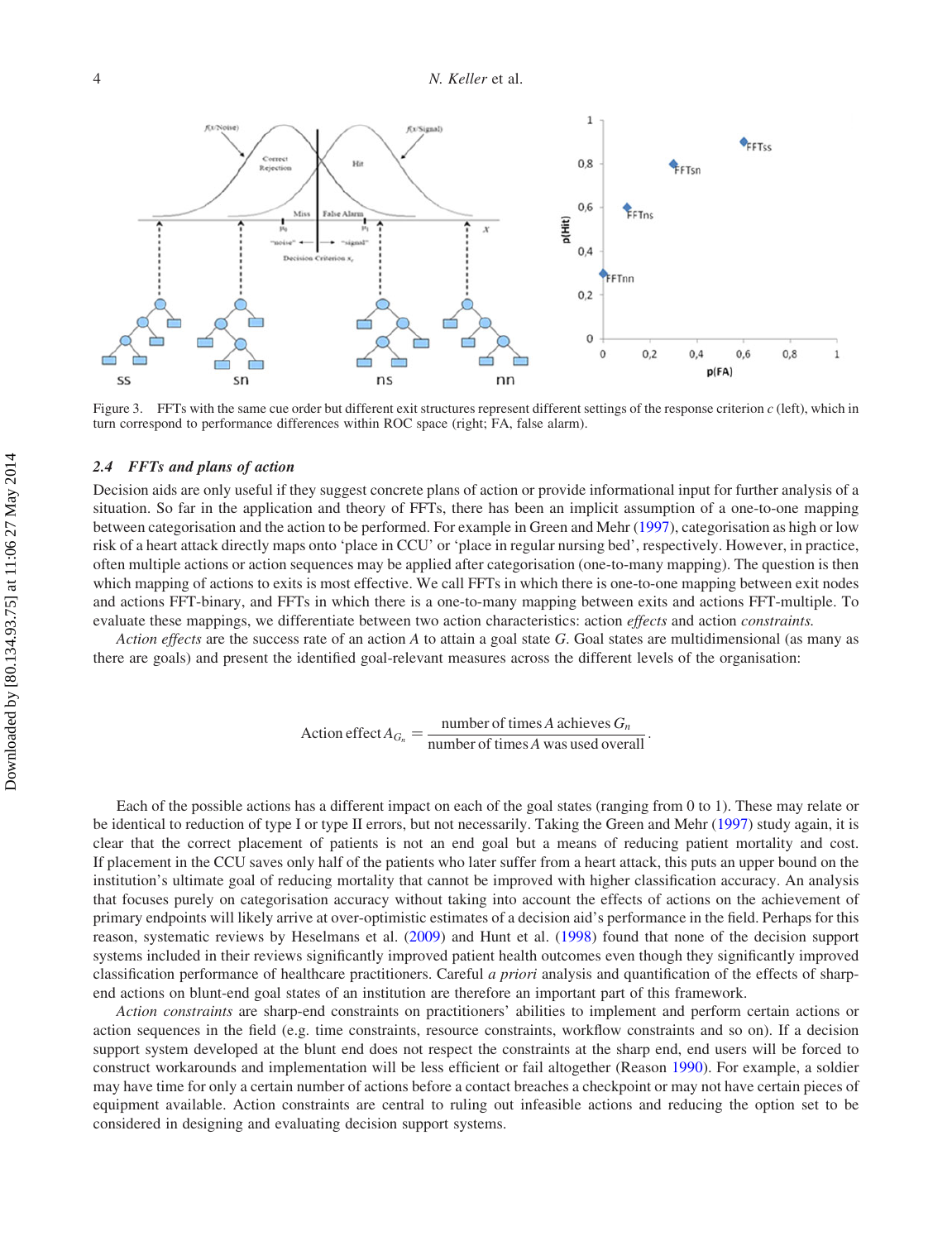## 3. Outline of the methodological framework

We propose a methodological framework for the construction of FFTs with multiple actions and their comparative evaluation across multiple goal states. The framework consists of three consecutive phases: (1) component analysis, (2) simulation and integration and (3) strategic selection (see [Figure 4\)](#page-5-0). During component analysis, the building blocks – actions and cues – of the FFT are identified and quantified. This breaks down to

- (a) Identification of available cues and processing constraints.
- (b) Identification of available actions and action constraints.
- (c) Quantification of diagnostic cue measures and ordering of cues.
- (d) Identification of relevant organisational goals and calculation of action effects.

In the integration and simulation phase, the identified building blocks are used to construct all FFTs that are feasible, given processing and action constraints at the sharp end. Then, computer simulation is used to comparatively evaluate their

<span id="page-5-0"></span>

Figure 4. Consecutive phases of the methodological framework.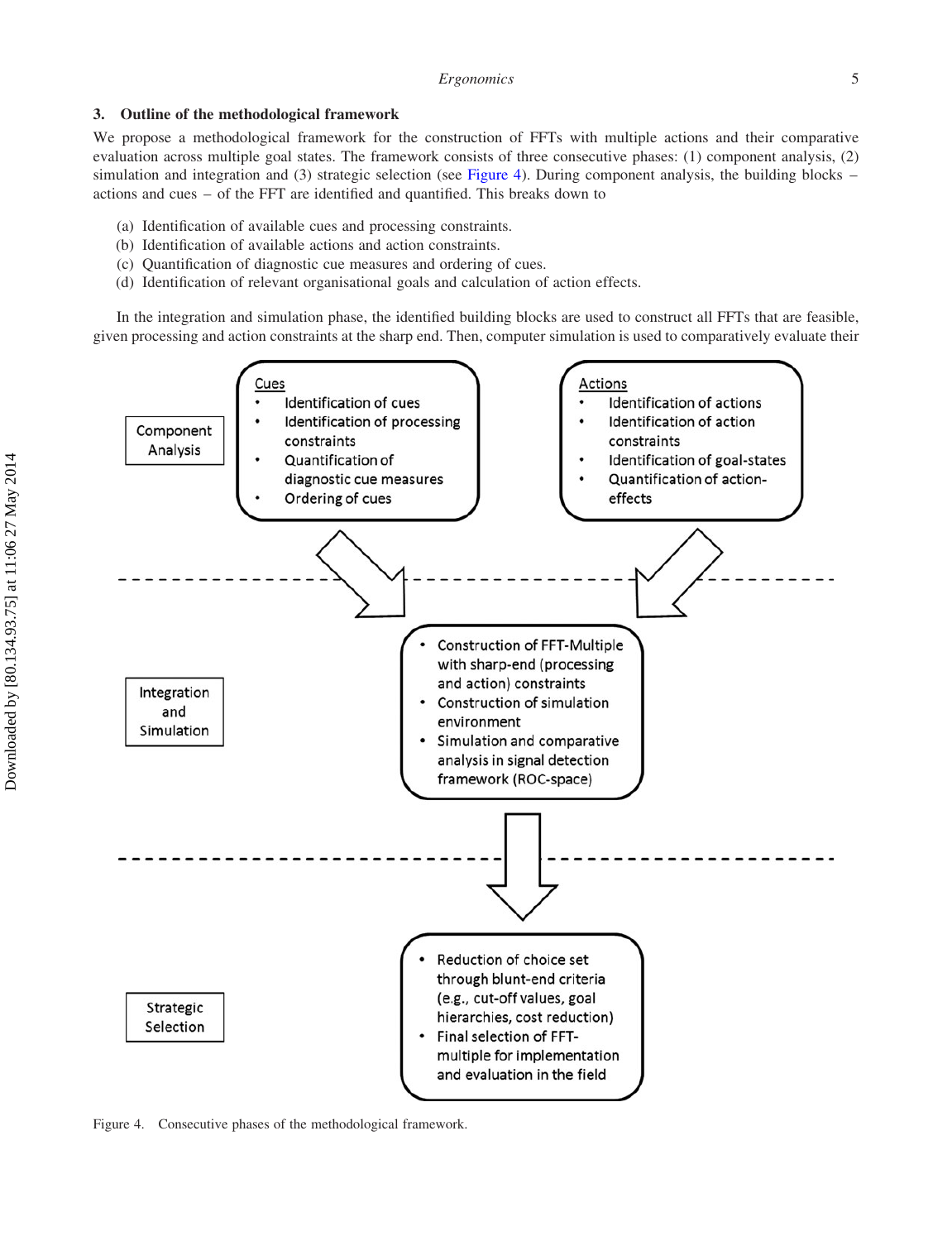performance with respect to trade-offs between type I and type II errors, as well as additional identified primary endpoints. In the strategic selection phase, blunt-end performance criteria are used to constrain the number of FFTs to those most useful to the organisation. The FFT that best satisfies relevant blunt-end trade-offs *and* sharp-end constraints can then be taught to end users and evaluated in the field.

#### 4. Example application of the methodological framework

We now illustrate the proposed stepwise methodological framework. The example describes the development and evaluation of a decision aid designed to help North Atlantic Treaty Organization (NATO) military personnel in Afghanistan predict whether an approaching vehicle is a suicide attacker (SA) or a civilian and react in line with both sharp-end requirements and blunt-end strategic goals. Initial analyses suggest that soldiers currently rely almost exclusively on whether the approaching traffic slows down or stops in response to soldiers' signalling, with soldiers escalating the force level until compliance has been achieved or the vehicle destroyed. Between January 2004 and December 2009, this strategy led to 204 civilian casualties and 7 suicide attacks, none of which could be repelled, across a total of recorded 1060 incidents (see Keller and Katsikopoulos, [forthcoming\)](#page-13-13).

This analysis is intended as a tutorial for practitioners wishing to use the methodological framework. It is not our aim to promote the use of specific information gathering or analytic methods or propose a particular FFT for this situation. Our choice of domain is meant to highlight the informational requirements of the methodology, the challenges in meeting these requirements in the field and to point to some of the remedies practitioners can use to deal with these challenges.

# 4.1 Phase 1: component analysis

#### 4.1.1 Identification of cues and processing constraints

Goals:

- (1) Identification of available cues
- (2) Identification of processing constraints

Method used: Goal-directed task analysis (Endsley, Bolte, and Jones [2003](#page-13-14); Hoffman [2005;](#page-13-15) for a general discussion on combining FFT theory with naturalistic decision-making methods, see Keller et al. [2010\)](#page-13-16).

The analysis consisted of literature reviews, observations of checkpoint exercises and semi-structured interviews with German Federal Armed Forces instructors  $(N = 5)$ . In preparation for the interviews, standard operating procedures, rules of engagement, best practice and other relevant documents were studied. The results are shown in [Table 1.](#page-6-0)

<span id="page-6-0"></span>Table 1. Identified cues and processing constraints for soldiers manning a NATO checkpoint for classifying oncoming traffic as hostile or not.

| Available cues                                                                                                                                                                                                        | Processing constraints                                                                                                                                                                                          |
|-----------------------------------------------------------------------------------------------------------------------------------------------------------------------------------------------------------------------|-----------------------------------------------------------------------------------------------------------------------------------------------------------------------------------------------------------------|
| • Single occupant in vehicle<br>• Vehicle approaches at high speed<br>• Matching intelligence information<br>• Occupants carry visible weapons<br>• Soldiers take fire<br>• Vehicle 'lies low', indicating heavy load | • Time constraints: as the time window for these situations is between<br>a minute and only a few seconds, the experts suggested limiting the<br>maximum number of cues to be identified and processed to three |

Challenge: too many cues. As was the case here, it may be that the number of cues available exceeds the number of cues that can be identified and processed.

Solution: cue ranking or use of catch-all cues. The goal-directed task analysis indicated that the cues 'intelligence information', 'weapons visible' and 'taking fire' occurred very rarely, and 'lying low' was considered to be difficult to ascertain and not very diagnostic.

We decided to introduce a catch-all cue 'other threat information' to account for rare and difficult-to-ascertain cues, leaving only three dichotomised cues to be considered:

- . Number of occupants ('one' or 'more than one').
- . Speed of approaching vehicle ('high' or 'not high').
- . Other threat information ('present' or 'not present').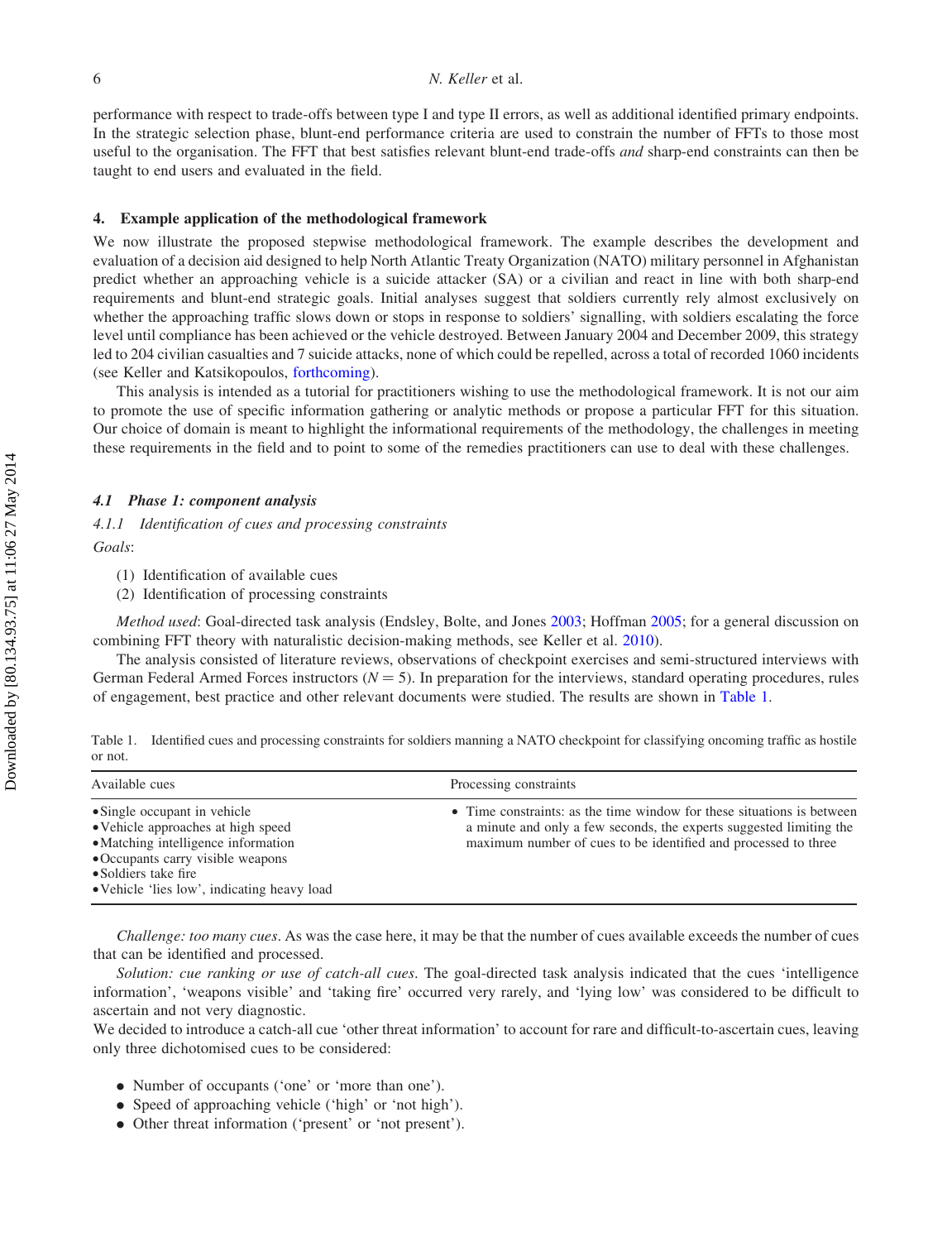## Ergonomics 7

Creation of a catch-all cue comes at the price of introducing subjectivity in judgment, reducing overall reliability. Alternatively, one may simply rank the cues according to a preferred performance measure and take the most diagnostic cues, ignoring the rest. As discussed in Section 2.1, if information is scarce or sample size low, limiting the number of cues considered (or ignoring other parameters such as weighting) may improve accuracy in out-of-sample prediction (see Gigerenzer and Brighton [2009](#page-13-6); Martignon, Katsikopoulos, and Woike [2008\)](#page-13-5).

Challenge: missing cues. While a task analysis is often critical in providing a framework and guiding subsequent data collections efforts (Shryane [1998\)](#page-13-17), it is limited to eliciting what is already known (consciously or unconsciously) by the experts or in the literature. There is therefore no guarantee that all the diagnostic cues have been identified.

Solution: performance improvement as benchmark and use of statistical methods. Principally, it is not necessary to identify all cues as long as improved performance can be demonstrated. Also, there will be domains in which the information requirements for statistical analyses (e.g. cluster analysis and regression analysis) are met such that diagnostic cues may be identified using these methodologies.

### 4.1.2 Identification of actions and action constraints

Goals:

- (1) Identification of available actions
- (2) Identification of action constraints

Method used: Goal-directed task analysis.

The available actions were taken from official documents on training doctrine and rules of engagement. They are the escalation of force (EOF) sequence, a series of six actions that gradually increase in lethality. The action constraints were identified primarily during the interviews with subject-matter experts. The results are shown in [Table 2.](#page-7-0)

<span id="page-7-0"></span>

| Table 2. Available EOF actions and action constraints for soldiers manning a NATO checkpoint, where they have to react to oncoming |  |  |  |
|------------------------------------------------------------------------------------------------------------------------------------|--|--|--|
| vehicles of unknown status.                                                                                                        |  |  |  |

| Available actions                                                                                                                                                                                                                                                   | Action constraints                                                                                                                                                                                                                                                                           |
|---------------------------------------------------------------------------------------------------------------------------------------------------------------------------------------------------------------------------------------------------------------------|----------------------------------------------------------------------------------------------------------------------------------------------------------------------------------------------------------------------------------------------------------------------------------------------|
| $\bullet$ EOF1: waving/visual warning<br>• EOF2: shouting/auditory warning<br>• EOF3: signal flare/dazzling laser<br>• EOF4: warning shot into air or ground<br>• EOF5: disabling shot into motor or tyres<br>$\bullet$ EOF6: lethal shot $-$ aim to kill occupants | • Workflow (in line with current training doctrine): at least one action has<br>to be performed; actions can only be employed in ascending EOF<br>order; no repetition<br>• Time constraints: maximum of four actions allowed; reduced to two if the<br>vehicle is approaching at high speed |

Challenge: missing information. When identifying action constraints, some relevant information may not be available. In this example, resource constraints involving the availability of certain pieces of equipment (EOF3: signal flare/dazzling laser) are important, but we were unable to ascertain whether such equipment is available across troops and checkpoints.

Solution: quantitative investigation during the simulation or strategic selection. A major advantage of quantitative analyses using simulations is that one can investigate the impact of the presence or absence of particular factors prior to implementation. Also, simulations can help in prioritising information gathering about such factors. In our case, we dealt with missing information about the availability of equipment in Section 4.3 after running the simulations.

# 4.1.3 Quantification of diagnostic cue measures and ordering of cues

Goals:

- (1) Quantification of cue –criterion relationships and base rates
- (2) Identification of constraints that impact the ordering of cues

Methods used: Goal-directed task analysis and database analysis of 1087 after action reports.

To compute cue performance measures, we conducted interviews with subject-matter experts in a frequency format to elicit the ratio of SAs to civilian contacts given a particular cue profile (e.g. 'Of 1,000 contacts with  $\leq$  more than one occupant, high speed, and no other threat information  $>$  how many would be civilian/suicide attackers?'). In the same way, we also ascertained the overall frequency of a cue profile (e.g. 'How often did you encounter contacts with  $\leq$  more than one occupant, high speed, and no other threat information  $>$ ?'). The results are shown in [Table 3.](#page-8-0)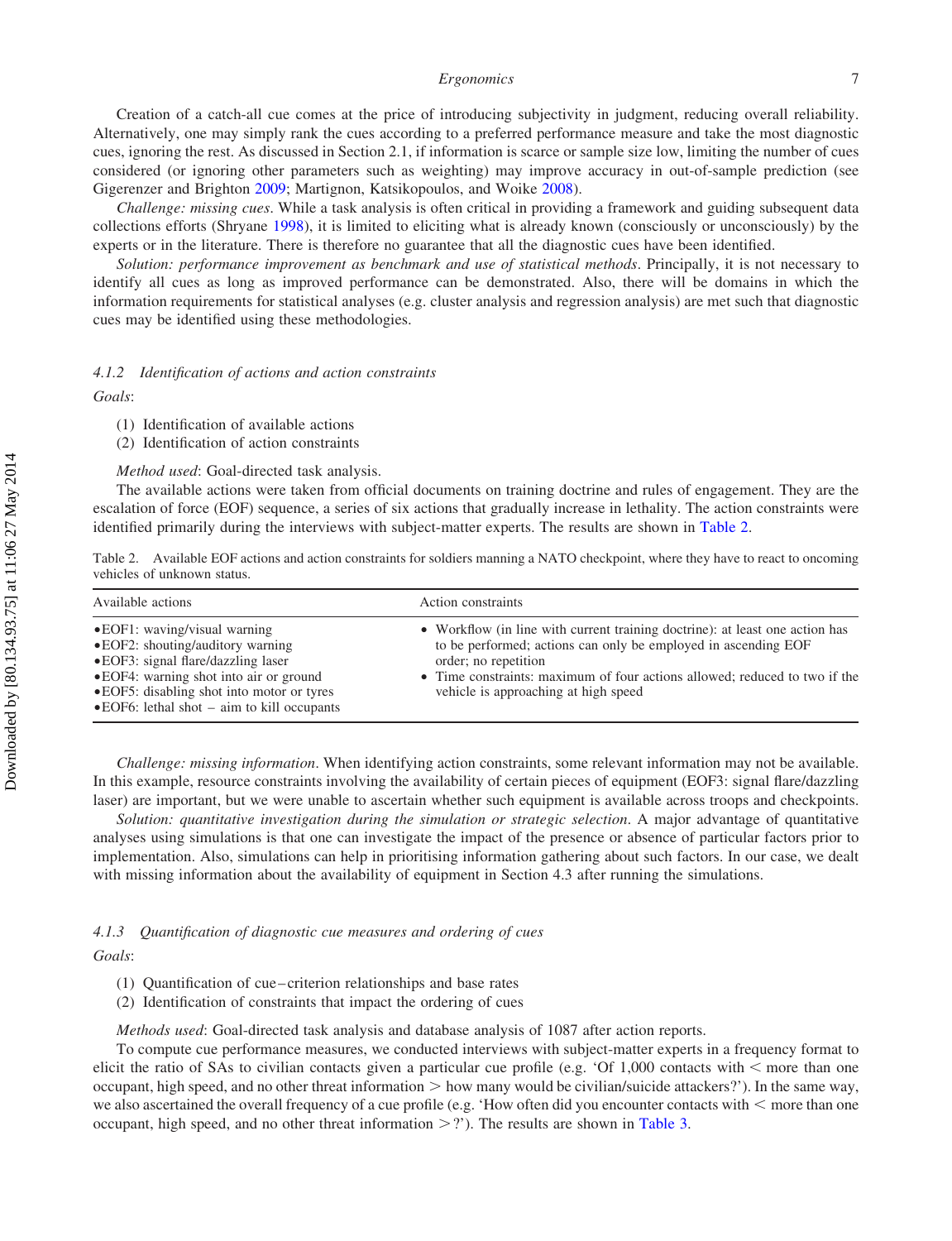<span id="page-8-0"></span>Table 3. Frequency distributions of cue profiles and their probabilities of being a SA  $p(S_A)$  versus civilian  $p(civ)$  based on interviews.

| Cue profile (no. of occupants, speed of<br>vehicle, other threats) | Frequency (How often did<br>the cue profile occur?)<br>$(\%)$ | p(civ)<br>$(\%)$ | p(SA)<br>$(\%)$ |
|--------------------------------------------------------------------|---------------------------------------------------------------|------------------|-----------------|
| (0, 0, 0)                                                          | 57.6                                                          | 100              |                 |
| (0, 0, 1)                                                          | 14.4                                                          | 100              |                 |
| (0, 1, 0)                                                          | 6.4                                                           | 100              |                 |
| (0, 1, 1)                                                          | 1.6                                                           | 100              |                 |
| (1, 0, 0)                                                          | 14.4                                                          | 99.3             | 0.7             |
| (1, 0, 1)                                                          | 3.6                                                           | 75               | 25              |
| (1, 1, 0)                                                          | 1.6                                                           | 50               | 50              |
| (1, 1, 1)                                                          | 0.4                                                           | 25               | 75              |

Note: Cue profiles represent the presence or absence of threat information, e.g. the cue profile (0, 1, 0) represents the situation of (more than one occupant, high speed no other threat information).

The task analysis also served to construct the coding categories for a database of 1087 after-action reports of vehicles approaching NATO positions in Afghanistan between January 2004 and December 2009 (Wikileaks [2010](#page-13-18)). Two raters coded these incidents with respect to the presence or absence of threat information; inter-rater agreement in the first round was 86.2%. The raters then discussed points of divergence and resolved most disagreements. The 27 cases for which there was no agreement were eliminated from the data-set, leaving 1060 cases. While the database did not include the true number of correct rejections and thus could not be used to compute cue performance measures, it did help confirm some of the interviewees' intuitions and ordering the cues (see below).

To order the cues, we relied on an 'informed-common-sense' approach. The interviews, existing literature and database analysis of after-action reports all indicated that cars with 'more than one occupant' had, up to that point, never been involved in a suicide attack. Combined with the high occurrence of cars with multiple occupants (estimated 80%), we placed this cue first, enhancing the 'speed' of the tree (defined as the average number of cues looked up before a categorisation can be made) – an important sharp-end aspect. We placed 'other threat information' last as it is a subjective cue, reducing its reliability. 'Speed' was consequently placed as the middle cue.

Challenge: missing data and/or low-quality data. The required frequency and base-rate data have never been systematically collected by the German Federal Armed Forces, forcing us to rely on the interview responses given by the subject matter experts. These interviewees had themselves only secondary sources available on which to base their estimates (they had all only served in Kosovo, not in Afghanistan). It is therefore unlikely that their estimates accurately reflect the true statistical distribution.

Solution: 'informed common sense', use of statistical methods or simulation. Apart from the 'informed-common-sense' approach we applied for ordering the cues, alternative solutions rely on statistical analysis or simulations. When sufficient data are available, statistical analysis may be used to calculate cue performance measures and order the cues accordingly. Even in situations of information scarcity, Katsikopoulos, Schooler, and Hertwig [\(2010](#page-13-19)) have shown across 19 real-world environments that cue order and direction can be inferred from small samples or even people's intuitions about causal relationships between cue and criterion. They have furthermore shown that having the correct cue directions correlates highly with a models' overall predictive accuracy and in fact makes up a lion share of its predictive power. Alternatively, the simulation phase of the framework can be used to identify regions of cue values in which performance remains relatively stable or beyond which it collapses. This, in turn, can guide targeted information-gathering efforts.

# 4.1.4 Identification of goals and quantification of action characteristics

# Goals:

- (1) Identification of goals across institutional levels
- (2) Quantification of the impact of each action on these goals

Methods used: Goal-directed task analysis and database analysis.

The task analysis identified three primary goals  $(G1-3)$  of checkpoint operations across NATO missions. For the soldiers operating the checkpoint, there is the sharp-end goal of self-protection (G1). At the blunt end, there is the additional strategic goal of minimising civilian casualties (G2; Petraeus [2010\)](#page-13-20). And there is the operational purpose of the checkpoint of stopping civilian traffic (G3). We used the information contained in the database of 1087 after-action reports to calculate the following action effects with respect to the EOF action sequence identified in [Table 2](#page-7-0) (for results see [Table 4](#page-10-0)):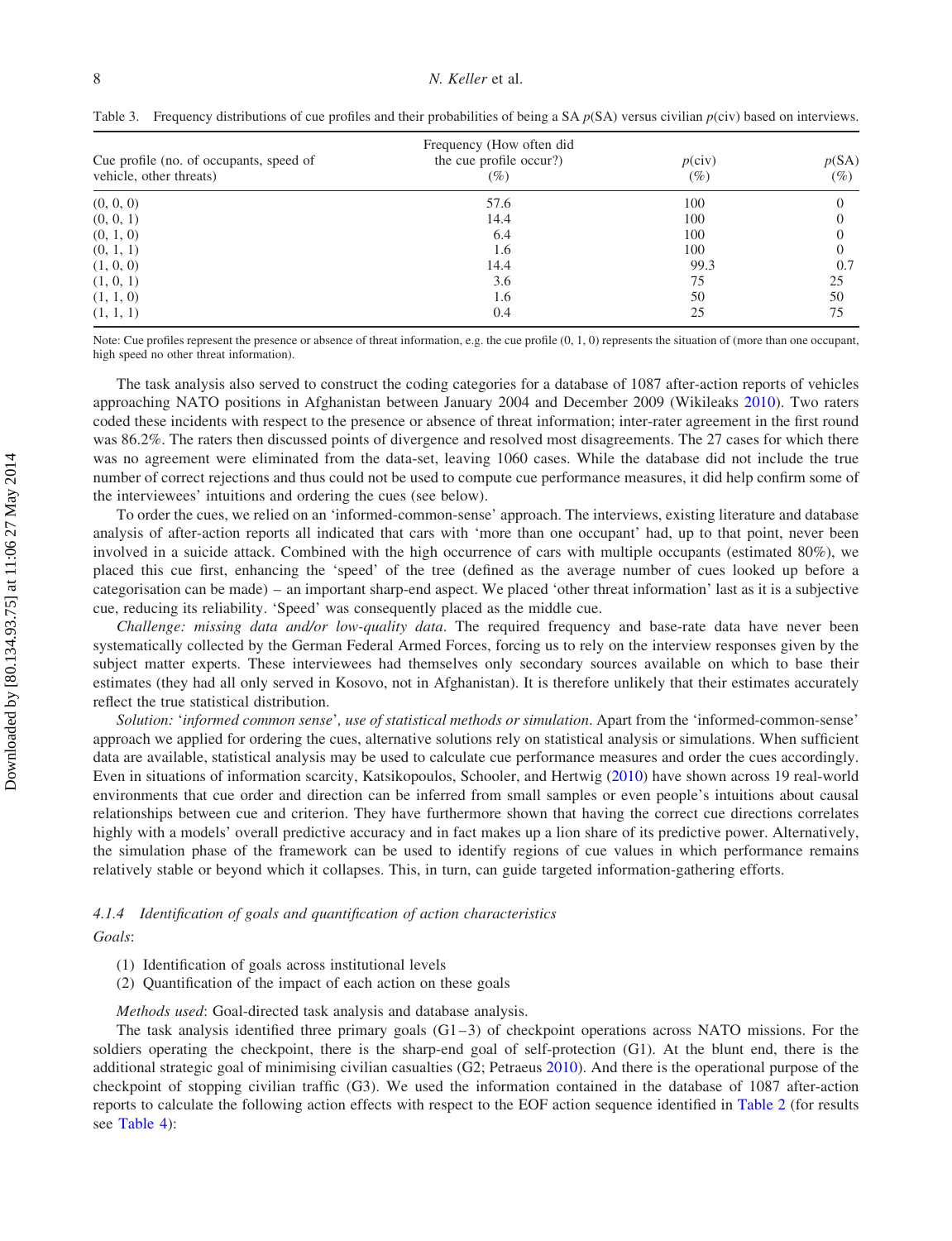- 1. Lethality. Relates to 'self-protection': number of times an action killed or injured a contact/number of times it was used overall.
- 2. Compliance. Relates to 'reducing civilian casualties': number of times an action did not kill or injure a contact and induced compliant behaviour (i.e. stopping or slowing down)/number of times the action was used overall.
- 3. Drive through. Relates to 'stopping civilian traffic': number of times an action neither killed nor injured a civilian contact and did not induce compliant behaviour/number of times the action was used overall.

For instance, a warning shot (EOF4) is highly effective in inducing compliance in civilians but ineffective in eliminating a hostile threat (i.e. a SA). A lethal shot (EOF6), on the other hand, has a comparatively high lethality of 0.72. It is, thus, better suited to eliminating likely threats (i.e. a SA) than to stopping civilian traffic.

Challenge: missing data. Databases often suffer from missing data. In our case, the database did not contain information on EOF1 (waving/visual warning) and EOF2 (shouting/auditory warning), as after-action reports are written only once, EOF3 (signal flare/dazzling laser) is reached.

Solution: combining data sources and/or quantitative investigations during simulation phase. We addressed this issue by combining the database of after-action reports with estimates of action effects for EOF1 and EOF2 elicited from subjectmatter experts during the task analysis. As is the case in evaluating cue performance measures, simulations may allow for the evaluation of action effects.

#### 4.2 Phase 2: integration and simulation

With the cue and action components identified, selected, quantified and ordered, it is now possible to conduct simulations to evaluate FFT performance. Due to computational resource constraints, we first investigated the performance of the four possible FFT exit structures given the cue ordering identified in Section 4.1.3. Based on the results, we then selected one exit structure for further investigation of the mapping of action sequences to exits (see [Figure 5\)](#page-10-1). This initial analysis suggests that the identified exit structure yields improvements over current soldier performance.

Based on the selected FFT exit structure, we constructed FFT-multiples by adding the action sequences and action constraints identified in [Table 2](#page-7-0) and simulated their performance across about 200,000 contacts. These were generated based on the frequency of cue profiles and probabilities of SAs and civilians shown in [Table 3.](#page-8-0) Within the simulation, SAs differed from civilians in that they did not show compliant behaviour. Thus, the 'compliance' of actions for SAs was set zero and the difference added to the 'drive-through' value (see [Table 4](#page-10-0)). After constructing 200,000 contacts based on [Table 3](#page-8-0) and all possible mappings between the EOF sequence, action constraints and the FFT exits based on [Table 2](#page-7-0), the simulation proceeded by:

- (1) Selecting an FFT.
- (2) Testing that FFT on all contacts:
	- (a) The cue profile of the contact determined which FFT exit was applied.
	- (b) The first action within that exit was performed on the contact and the action effect (outcome) was stochastically determined based on [Table 4.](#page-10-0)
	- (c) If the contact was killed or injured (G1) or stopped (G2), this was recorded. If the contact drove through (G3) and it was the last action in the FFT exit, this was recorded.
	- (d) If the contact drove through and there were more actions, the next action was applied to the contact.
	- (e) This was repeated until there were no further actions left in the FFT exit.

(3) Repeating this process for all FFT-multiples.

Challenge: computational resource constraints. Depending on the number of identified cues and actions, the number of possible FFTs can be very large. In our case, three cues and six actions result in 15 trillion possible FFTs per exit structure. The possible substitution of missing empirical data with investigations in the simulation phase (e.g. to determine regions of performance for cue performance measures, action effects, etc.) will impose an additional computational burden.

Solution: action constraints and stepwise investigation. In our example, the imposition of action constraints drastically reduced the number of viable FFTs to ca. 187,000 per exit structure. As we did here, one may additionally simulate the FFTbinary's performance first and then select one promising decision tree for further investigation.

Challenge: artificiality of simulations. Simulations are a reduced model of the real decision environment and thus incur artificialities. Here, the simulation assumes immediate placement of a contact into an FFT exit, determined by its cue profile, without considering the differential ability to perceive these cues.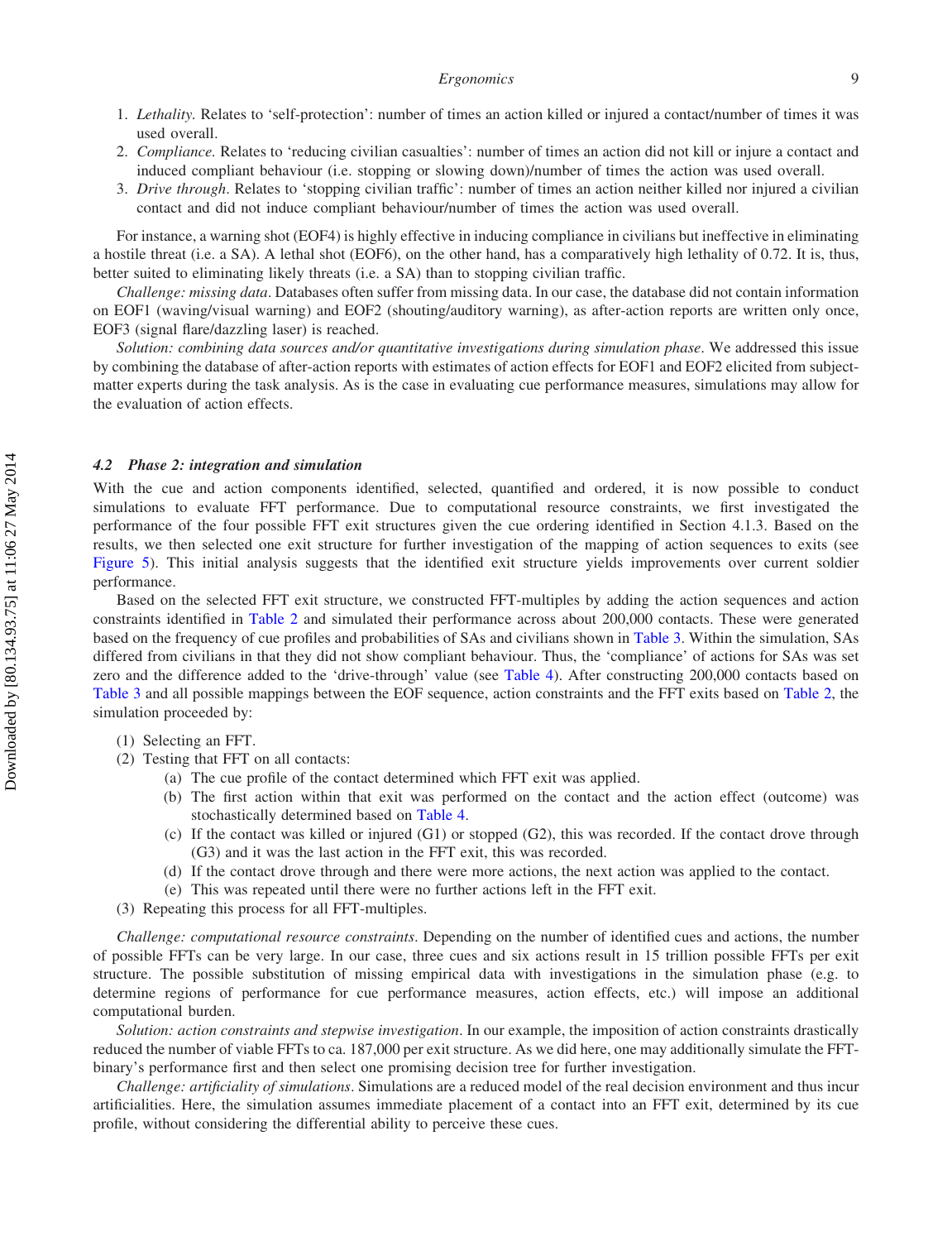| <b>Escalation</b> level | Lethality | Compliance | Drive through |  |  |
|-------------------------|-----------|------------|---------------|--|--|
| EOF1                    | 0.00      | 0.5(0)     | 0.5(1.0)      |  |  |
| EOF <sub>2</sub>        | 0.00      | 0.5(0)     | 0.5(1.0)      |  |  |
| EOF3                    | 0.01      | 0.39(0)    | 0.6(0.99)     |  |  |
| EOF4                    | 0.03      | 0.89(0)    | 0.08(0.97)    |  |  |
| EOF <sub>5</sub>        | 0.29      | 0.65(0)    | 0.06(0.71)    |  |  |
| EOF <sub>6</sub>        | 0.72      | 0.28(0)    | 0.00(0.28)    |  |  |

<span id="page-10-0"></span>Table 4. Action effects for the six EOF action sequences.

Notes: Numbers indicate action effects for civilians, those in brackets indicate values for SAs. The analysis assumed that SAs do not show compliant behaviour.

<span id="page-10-1"></span>

Figure 5. Left: The FFT exit structure selected for further simulation. Right: ROC curve with the performance of the chosen FFT (red circle) compared with the other FFTs (blue diamonds) and possible range of soldiers' current performance (red arrow; see Keller and Katsikopoulos, forthcoming). This range reflects the data uncertainty about the true number of correct rejections and the true effectiveness of EOF1 and EOF2 in inducing compliant behaviour.

Solution: experimental verification or task analysis. While time-critical perception may not always be an issue, if it is, perceptual aspects should be experimentally verified and either implemented in the simulation or heeded during Phase 3 of this framework. A thorough task analysis or use of other cognitive field research methods can increase the chance that the simulation reflects real-life workflows as closely as possible.

### 4.3 Phase 3: strategic selection

With the performance of about 187,000 FFTs across 200,000 contacts, desired performance criteria at the managerial bluntend can be imposed for final selection. In most situations, the hit and false alarm rates will be of importance. Here,  $p(\text{hit})$  and p(false alarm) correspond to the primary goals of 'checkpoint personnel self-protection' and 'minimisation of civilian casualties', with the goal of maximising  $p$ (hit) and minimising  $p$ (false alarm). Each red dot in [Figure 6](#page-11-0) represents one FFTmultiple.

As can be seen, performance of the FFT-multiple varies widely as a result of the impact of the action effects on hit and false alarm rates. Most importantly, the FFT-multiple shows reduced sensitivity and false alarms compared with the FFT-binary (see star in [Figure 6](#page-11-0)). This effect is due to the differences in lethality of the various action patterns. The FFT-binary assumed that classification as SA results in certain elimination (i.e. lethality  $= 1.0$ ). If actions are considered, however, even the highest EOF level (EOF6: lethal shot) has a lethality of only 0.72, hence the inability of FFT-multiples to attain hit rates much higher than 0.8 (the joint effects of EOF5 and EOF6). Conversely, this has a positive effect on the false alarm rate as civilians whom the FFT-binary would have mistakenly identified as SAs have a 0.2 probability of not being killed/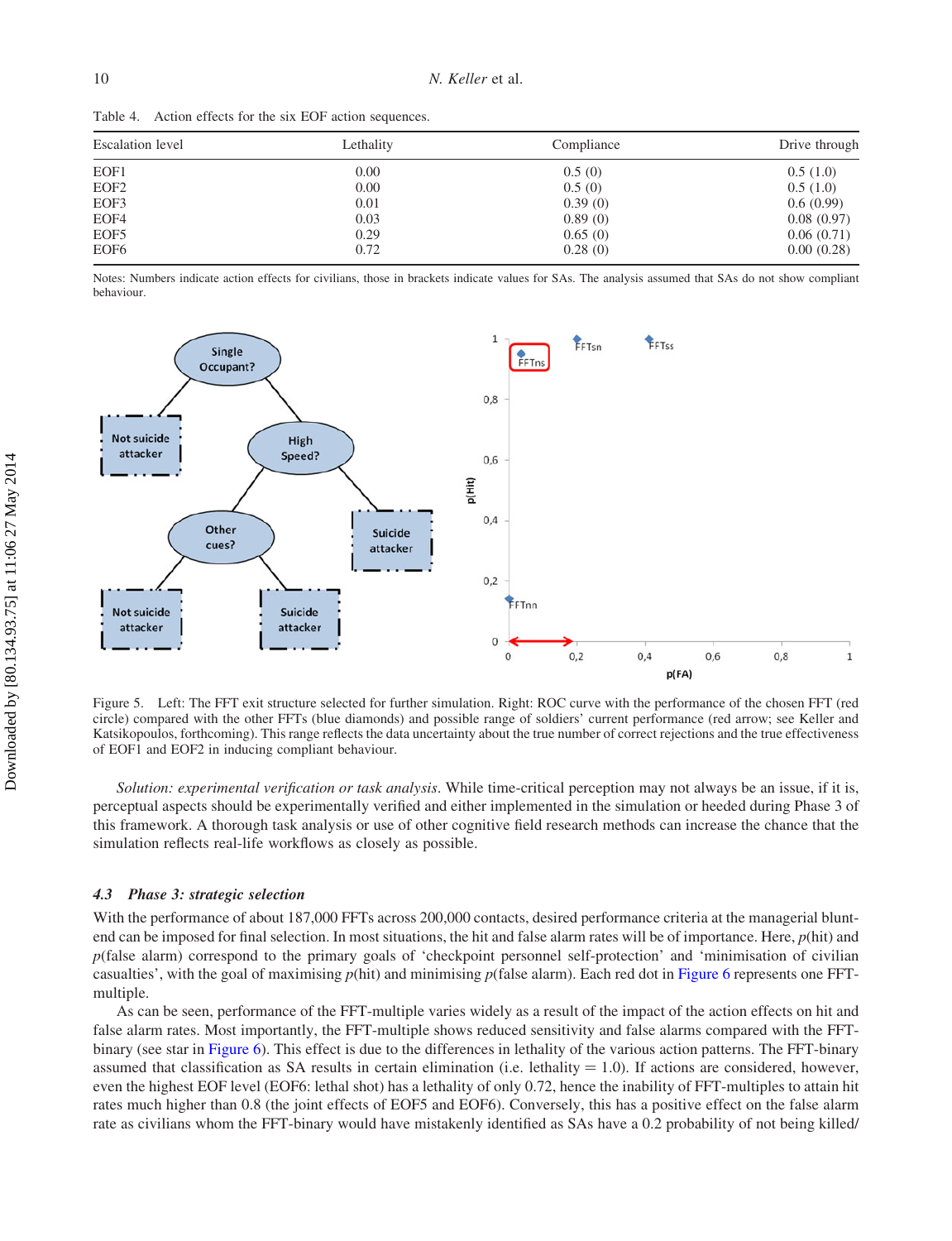<span id="page-11-0"></span>

Figure 6. The performance of the 187,571 FFT-multiples in ROC space. The star in the upper left corner shows classification performance of the best performing FFT-binary for comparison. Graphical representation of the 'drive-through' dimension would have reduced transparency.

injured. Thus, most FFT-multiples have a lower false alarm rate than the FFT-binary. This analysis also shows that relying on classification performance alone can be a poor guide to performance in the field if one does not factor in the effectiveness of action effects on achieving certain goal states. Given a particular classification system, what action or action pattern the practitioner selects in response incurs performance variability, arguably in many cases greater than the performance variability that exists between different classes of classification models.

[Table 5](#page-11-1) shows the 12 top-performing FFT-multiples based on cut-off values for  $p$ (hit) 0.8,  $p$ (false alarm) 0.02, and  $p$ (drive through) 0.001. These values are the closest rounded values to the upper bounds of performance. We applied these cut-off values in a hierarchical fashion, in accordance with the goal hierarchy elicited during the task analysis: first, the FFTs with the highest hit rates, from this subset the FFTs with the lowest false alarm rates and finally the FFTs with the lowest drive-through rates.

Challenge: high similarity of resultant FFTs. As can be seen in [Table 5,](#page-11-1) the 12 remaining FFTs are very similar in performance on the three primary goals.

Solution: reintroduction of processing and action constraints. Action constraints such as the availability of equipment that we were unable to implement earlier can now enter the selection process. For example, in the absence of data on the

<span id="page-11-1"></span>

|  | Table 5. Twelve FFT-multiples remain after applying cut-off values to the three goal states. |  |  |  |  |  |  |  |  |  |  |
|--|----------------------------------------------------------------------------------------------|--|--|--|--|--|--|--|--|--|--|
|--|----------------------------------------------------------------------------------------------|--|--|--|--|--|--|--|--|--|--|

| 0.809<br>$1 - 2 - 4 - 5$<br>$1 - 3 - 4 - 6$<br>0.019<br>$1 - 4 - 5 - 6$<br>5-6<br>$1 - 4 - 5 - 6$<br>0.808<br>2<br>$1 - 2 - 4 - 5$<br>0.019<br>5-6<br>$1 - 4 - 5 - 6$ | 0.0009<br>0.0009<br>0.0010 |
|-----------------------------------------------------------------------------------------------------------------------------------------------------------------------|----------------------------|
|                                                                                                                                                                       |                            |
|                                                                                                                                                                       |                            |
| 3<br>0.808<br>$1 - 2 - 4 - 5$<br>5-6<br>$1 - 4 - 5 - 6$<br>0.018<br>$2 - 4 - 5 - 6$                                                                                   |                            |
| 0.807<br>$1 - 2 - 4 - 5$<br>5-6<br>$4 - 5 - 6$<br>$2 - 4 - 5 - 6$<br>0.019<br>4                                                                                       | 0.0010                     |
| $1 - 2 - 4 - 5$<br>5-6<br>$2 - 4 - 5 - 6$<br>0.806<br>0.019<br>$2 - 4 - 5 - 6$                                                                                        | 0.0011                     |
| $1 - 4 - 5 - 6$<br>$1 - 2 - 4 - 5$<br>5-6<br>$1 - 2 - 5 - 6$<br>0.806<br>0.020<br>6                                                                                   | 0.0011                     |
| $1 - 2 - 4 - 5$<br>5-6<br>$2 - 3 - 4 - 6$<br>0.806<br>0.020<br>$4 - 5 - 6$                                                                                            | 0.0011                     |
| 8<br>$1 - 2 - 4 - 5$<br>5-6<br>$2 - 4 - 5 - 6$<br>0.804<br>0.020<br>$1 - 4 - 5 - 6$                                                                                   | 0.0009                     |
| 9<br>$5-6$<br>$1 - 4 - 5 - 6$<br>0.804<br>$1 - 2 - 4 - 5$<br>0.019<br>$3 - 4 - 5 - 6$                                                                                 | 0.0009                     |
| 10<br>$1 - 2 - 4 - 5$<br>$1 - 2 - 4 - 6$<br>0.802<br>0.018<br>$5-6$<br>$3 - 4 - 5 - 6$                                                                                | 0.0011                     |
| 11<br>0.801<br>$1 - 2 - 4 - 5$<br>$2 - 3 - 4 - 6$<br>0.019<br>$5-6$<br>$3 - 4 - 5 - 6$                                                                                | 0.0009                     |
| 12<br>0.8<br>$1 - 2 - 4 - 5$<br>$1 - 2 - 4 - 6$<br>0.020<br>$5-6$<br>$1 - 2 - 5 - 6$                                                                                  | 0.0010                     |

Notes: AP 1 to 4 refer to the order of actions applied (APs) at Exits 1 through 4 (top left to bottom right) of the FFT. Numbers within the AP columns refer to Actions 1 through 6 of the EOF sequence.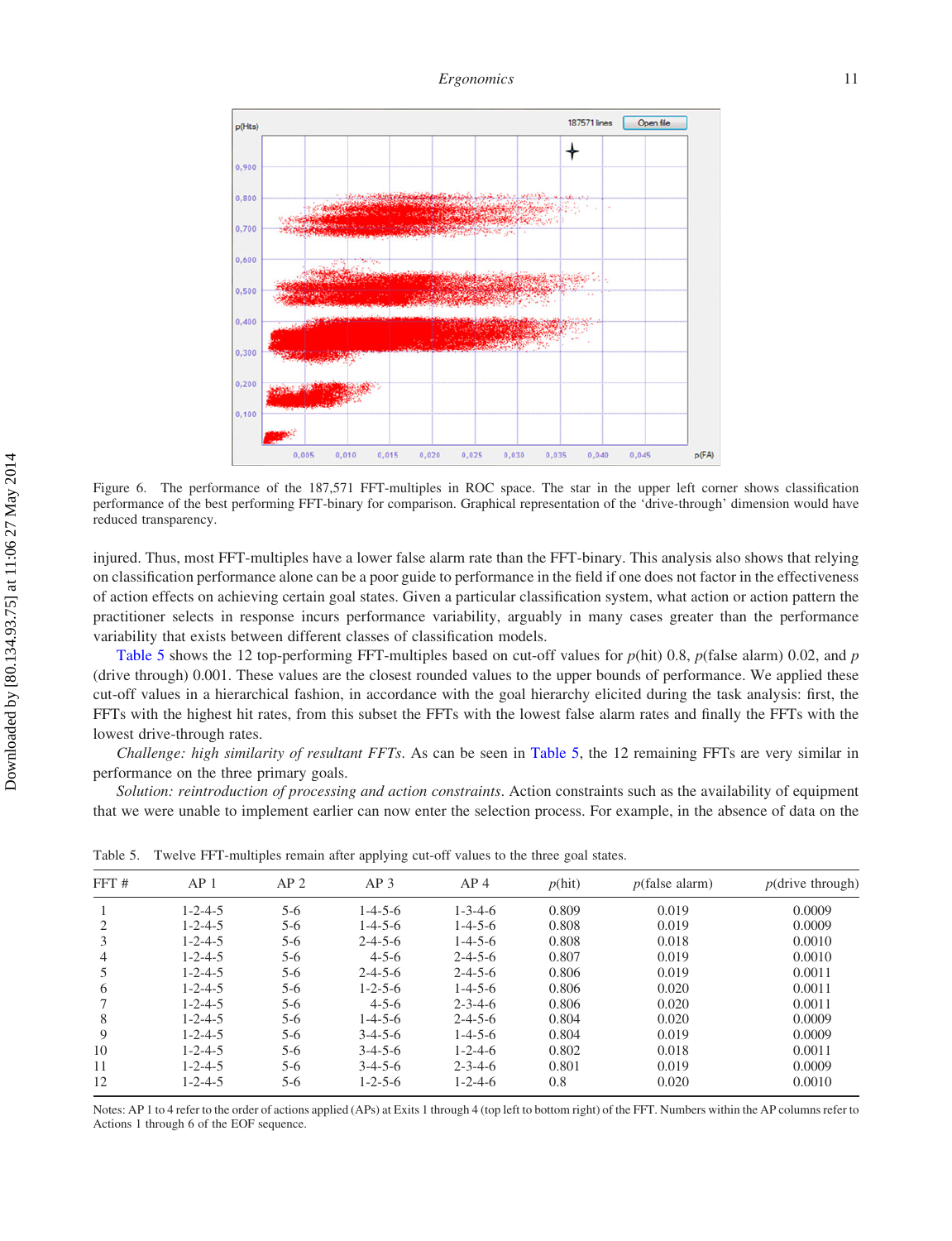12 N. Keller et al.

<span id="page-12-0"></span>

Figure 7. Visualisation of merged FFT-multiples 2 and 5 (left) after eliminating redundancies. The ROC space shows the performance of the FFT-multiple (blue diamond), the FFT-binary (cross in yellow square) and the possible range of soldiers' current performance (red arrow).

distribution of signal flares or dazzling lasers (EOF3) across NATO troops, exclusion of FFTs utilising such equipment could be a possible step. This would remove FFT Nos 1, 7, 9, 10 and 11 from the choice set. When looking at the remaining FFT Nos 2, 3, 4, 5, 6, 8 and 12, one notes that FFT Nos 2 and 5 suggest the same action sequence for the last two exits, independent of the value of the last cue. Thus, we can 'prune' these decision trees by one level without loss of performance, increasing the speed with which they can be executed. None of the other FFTs allow for similar simplification. Pruning of one or more cues further simplifies the decision aid, making it more robust to noisy samples or low sample sizes (see Geman, Bienenstock, and Doursat [1992](#page-13-21); Gigerenzer and Brighton [2009\)](#page-13-6) and more suitable for use in situations of time pressure or when the decision aid needs to be memorised to be effectively employed. Lastly, these FFTs differ on only one single action ('Wave' vs. 'Shout' as the first action in Exit 2) and can therefore be easily integrated (i.e. 'if a car has only one occupant and is approaching slowly, use either audio or visual signals to attract initial attention, whichever is more feasible'). [Figure 7](#page-12-0) shows the performance of this merged FFT.

We are now left with a simple decision aid that can be expected to yield better performance than current checkpoint procedures across goals at various levels of the institution. It provides concrete guidance on which of several courses of action to pursue. And it is easy to teach and practice and requires no special equipment.

Challenge: multiple FFTs. It may be that after applying all criteria, several FFTs remain.

Solution: final selection by practitioners or experimentation. We suggest the final choice be left with the practitioners using the aid. Depending on the quality of the data used to arrive at the FFT, it is also important that their ease of use and performance is experimentally verified and validated in a field setting.

### 5. Conclusion

Reason ([1995\)](#page-13-1) identified the failure pathway that originates at top-level decisions and proceeds via error-producing and violation-promoting conditions at the sharp end as the primary source of organisational error. One effective countermeasure is to improve the transparency and predictability of the effects of blunt-end decisions as they trickle through an organisation to the sharp end. This is precisely the goal of the presented methodological framework. It has been suggested that Human Factors and Ergonomics as a science 'is still largely atheoretical' and 'could benefit from a theoretical infusion' (Salas [2008](#page-13-22), 352). The framework is firmly grounded in well-established theoretical approaches such as SDT and FFTs. It is widely applicable and can be used in *any* domain characterised by dichotomised cues and a one-to-many mapping between categorisation outcomes and available actions. At the same time, it is flexible with regard to the methods used to acquire the necessary information to identify and quantify the cue and action components of FFT-multiples, and to construct the simulation. The transparency gained by the ability to assess performance across levels of the institutions as well as the ability to simulate variations makes this methodology particularly attractive to decision-makers at the managerial levels of an organisation. This, in turn, will help strengthen the utility and impact of Human Factors and Ergonomics as a